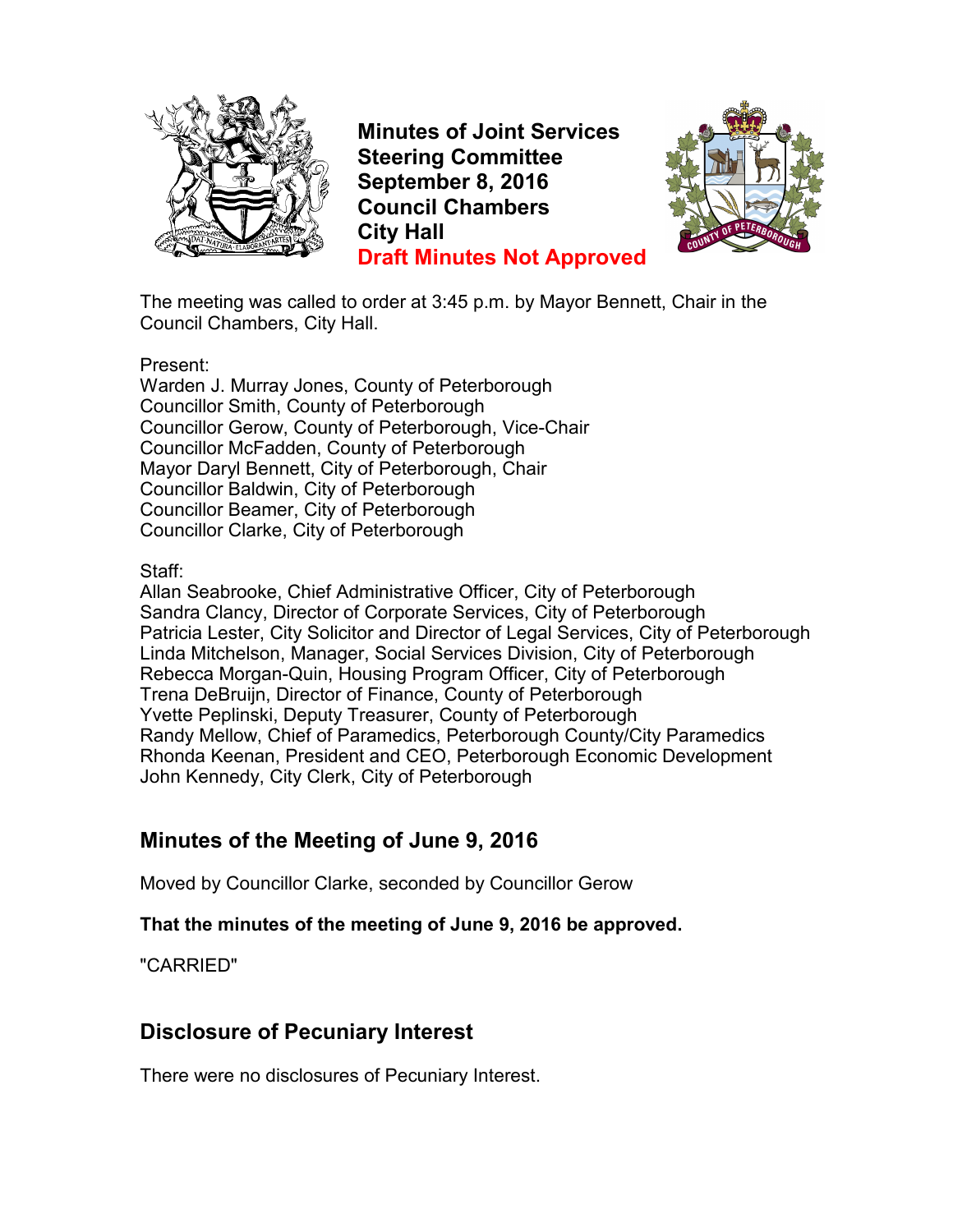### **Joint Services Steering Committee Meeting of September 8, 2016 Page 2**

#### **AHAC Minutes for Information**

Moved by Warden Jones, seconded by Councillor Clarke

**That the AHAC (Affordable Housing Action Committee) minutes of May 12, 2016 be received for information.** 

"CARRIED"

### **Director of Planning and Development Services, City of Peterborough Report PLHDJSSC16-004 Housing is Fundamental 2016**

Paul Armstrong, AHAC, made a presentation to Report PLHDJSSC16-004.

Moved by Councillor Clarke, seconded by Councillor McFadden

**That Joint Services Steering Committee endorse the recommendation outlined in Report PLHDJSSC16-004, dated September 8, 2016, of the Director of Planning and Development Services, as follows:** 

**That the 2016 edition of the Affordable Housing Action Committee's**  *"Housing is Fundamental"* **publication, and supporting presentation, be received for information.** 

"CARRIED"

### **Director of Finance/Treasurer, County of Peterborough Chief of Paramedics, PCCP, County of Peterborough Peterborough County/City Paramedics Service (PCCP) Preliminary Draft 2017 Budget**

Trena DeBruijn, Director of Finance/Treasurer, County of Peterborough and Randy Mellow, Chief of Paramedics, made a presentation.

Moved by Councillor McFadden, seconded by Councillor Smith

**That the Joint Services Steering Committee (JSSC) receive the preliminary draft 2017 PCCP budget proposal and approve it to be forwarded to the City of Peterborough to act as a preliminary estimate to assist the City in their 2017 budget development.** 

"CARRIED"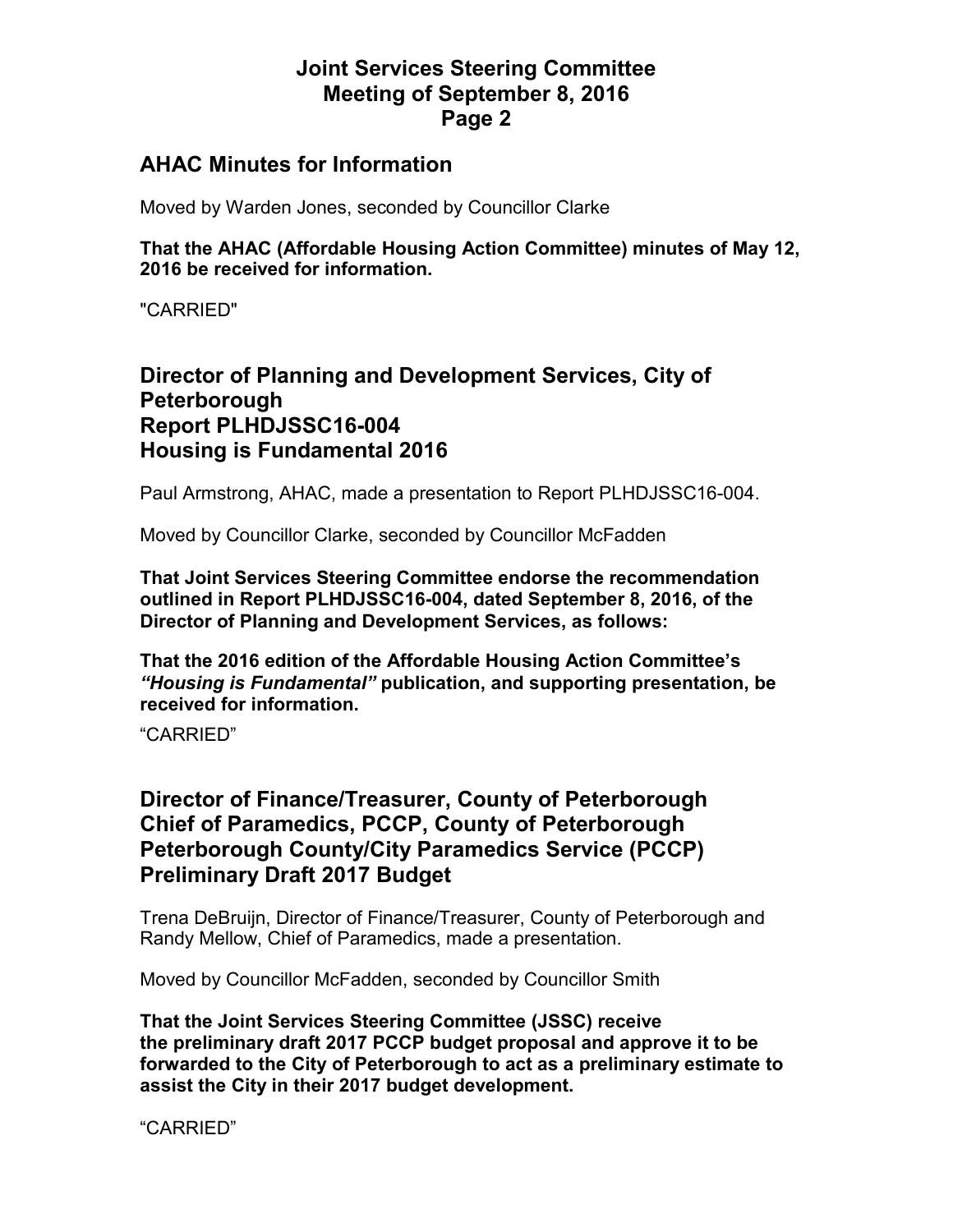#### **Joint Services Steering Committee Meeting of September 8, 2016 Page 3**

#### **Director of Planning and Development Services, City of Peterborough Report PLHDJSSC16-003 2016 Social Infrastructure Fund (SIF)**

Moved by Councillor Beamer, seconded by Councillor Baldwin

**That Joint Services Steering Committee endorse the recommendation outlined in Report PLHDJSSC16-003, dated September 8, 2016, of the Director of Planning and Development Services, as follows:** 

**That Report PLHDJSSC16-003, be received for information.** 

"CARRIED"

#### **Director of Community Services, City of Peterborough Report CSSSJSSC16-006 Food Security and the Municipal Role in Peterborough**

Moved by Councillor Gerow, seconded by Warden Jones

**That Joint Services Steering Committee endorse the recommendation outlined in Report CSSSJSSC16-006, dated September 8, 2016 of the Director of Community Service, as follows:** 

**That Report CSSSJSSC16-006, an update regarding a plan for a new Community Meal Program be received for information.**

"CARRIED"

#### **Other Business**

Moved by Councillor Clarke, seconded by Councillor McFadden,

**That Joint Services committee request the City and County CAO's draft a letter for endorsement by both City and County Councils, to be sent to AMO, the Honourable Dr. Eric Hoskins, Minister of Health and Long-Term Care and MPP Leal, Minister of Agriculture, Food and Rural Affairs, expressing concern for the lack of provincial funding associated with health care, public health and paramedic services.** 

"CARRIED"